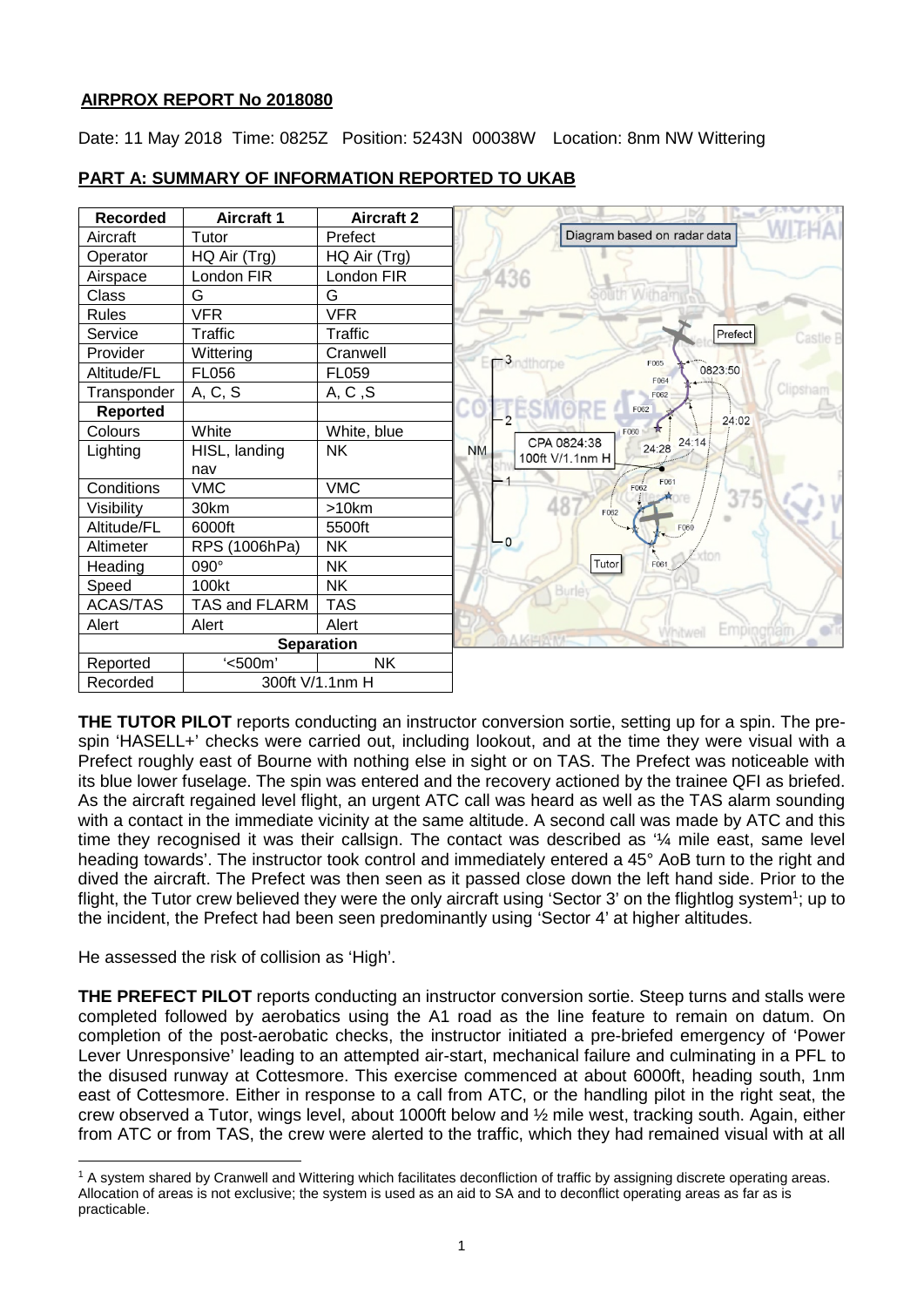times. As they turned west towards Cottesmore, the Tutor was seen to turn east and 'wing-waggle' prior to continuing southeast. On completion of the PFL they returned to base and, following a series of circuits, landed and taxied in. The Prefect instructor was informed the following week that an Airprox had been filed.

He perceived the severity of the incident as 'Negligible'.

**THE WITTERING APPROACH CONTROLLER** reports being in the Approach position having just taken over the task, bandboxing all radar frequencies. He noted that the Tutor had traffic operating northeast of its position, wearing a Cranwell squawk. At the point of handover, the Tutor was tracking south and the Cranwell traffic was not a factor. Within a minute or so the Tutor turned toward the northeast so the controller called the Cranwell traffic again, believing it to be a Tutor at a similar altitude based on its Mode Alpha and Charlie. He did not receive a response and, after a short period with the possibility of confliction increasing, checked with the Tutor pilot that he had received the Traffic Information on the Cranwell squawk traffic. The Tutor pilot replied 'negative' so the controller called the traffic again, now approximately ½nm to the north. The Tutor pilot called visual and that it was a Prefect. No further R/T was made in relation to this event throughout the remainder of the sortie and the controller was unaware an Airprox had occurred.

**THE WITTERING ATCO I/C** reports that he was not aware that an Airprox had occurred until he returned to work the following Monday.

### **Factual Background**

The weather at Wittering was recorded as follows:

METAR EGXT 110850Z 17015KT 9999 FEW028 BKN220 13/05 Q1016 BLU= METAR EGXT 110750Z 16011KT CAVOK 12/07 Q1016 BLU=

#### **Analysis and Investigation**

#### **Military ATM**

An Airprox occurred on 11 May 18 at approximately 0815UTC, overhead Kendrew Barracks (formerly RAF Cottesmore) between a Tutor and a Prefect. Both pilots were in receipt of a Traffic Service, the Tutor pilot from RAF Wittering and the Prefect pilot from RAF Cranwell. The Tutor pilot had departed RAF Wittering on a Tutor conversion exercise for a trainee QFI which included spin training. The Prefect pilot was conducting a local navigation and conversion training exercise for a QFI who had recently arrived on the squadron. Overhead Kendrew Barracks, having just completed a spinning exercise, the Tutor crew received both a TAS alert and Traffic Information which alerted them to the proximity of the Prefect.

Figures 1-4 show the positions of the Tutor and Prefect at relevant times in the lead up to the Airprox. The screen shots were taken from a replay using NATS radars, which are not utilised by either military unit and therefore are not necessarily representative of the picture available to the controllers.

Figure 1, at 0820:11, was the first instance of Traffic Information on the Prefect being passed by Wittering Approach to the Tutor pilot. The Traffic Information was accurate but the Tutor pilot reported that he was not visual with the other aircraft.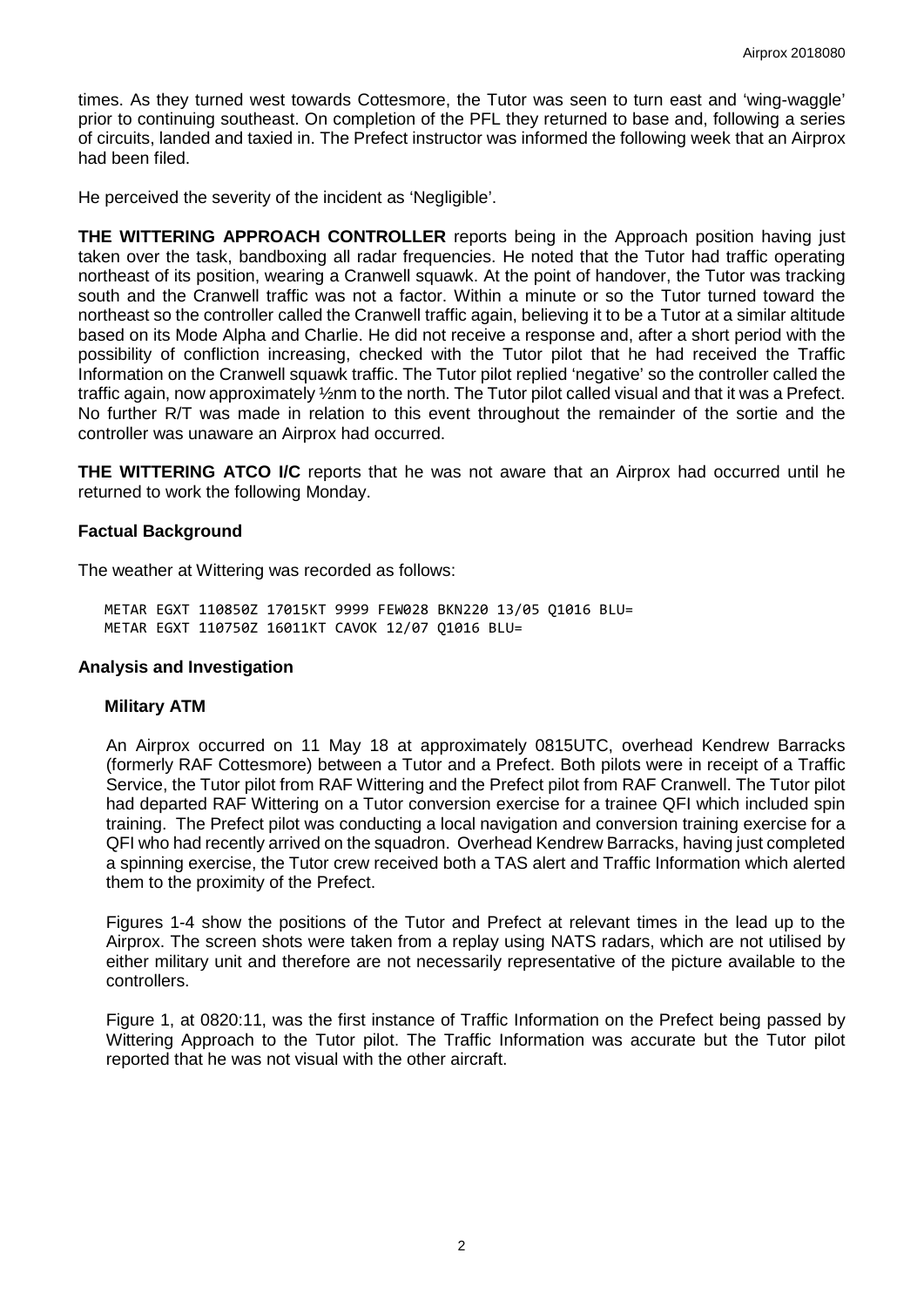

(Tutor 3722, Prefect 2610)

Both aircraft maintained 5nm separation until the Tutor pilot commenced a right-hand turn on to north, timed at 0822:32 and depicted in Figure 2. Accurate Traffic Information was passed by the Cranwell Departures Controller to the Prefect pilot although he did not report visual with the Tutor until 0824:29.

During this period the Wittering Approach Controller conducted a landline call, answered two other radio transmissions and conducted a console handover. As a result, Traffic Information was not passed to the Tutor pilot until 0824:06 as shown in Figure 3.



At 0824:35, some 2sec after the previous Traffic Information was passed, the Wittering Approach Controller passed further Traffic Information to the Tutor pilot, following which the pilot reported visual with the Prefect. Some 6sec previously, the Prefect pilot had reported visual with the Tutor to Cranwell Departures. The Traffic Information and the Tutor pilot's report noted the separation as about ½nm. The radar replay did not show the separation decreasing below 1.1nm and the Prefect pilot stated he had seen the Tutor at ½nm lateral and 1000ft vertical separation.

The Wittering Approach controller was operating with both radar consoles bandboxed onto a single position. This has become routine practice at Wittering due to manning and infrastructure limitations. Traffic Information had been timely and accurate up until the point the Tutor pilot commenced a right-hand turn. At this point, additional distractions in the form of a landline call, 2 R/T transmissions and the control position being handed to another controller prevented updated Traffic Information being immediately passed. That said, when Traffic Information was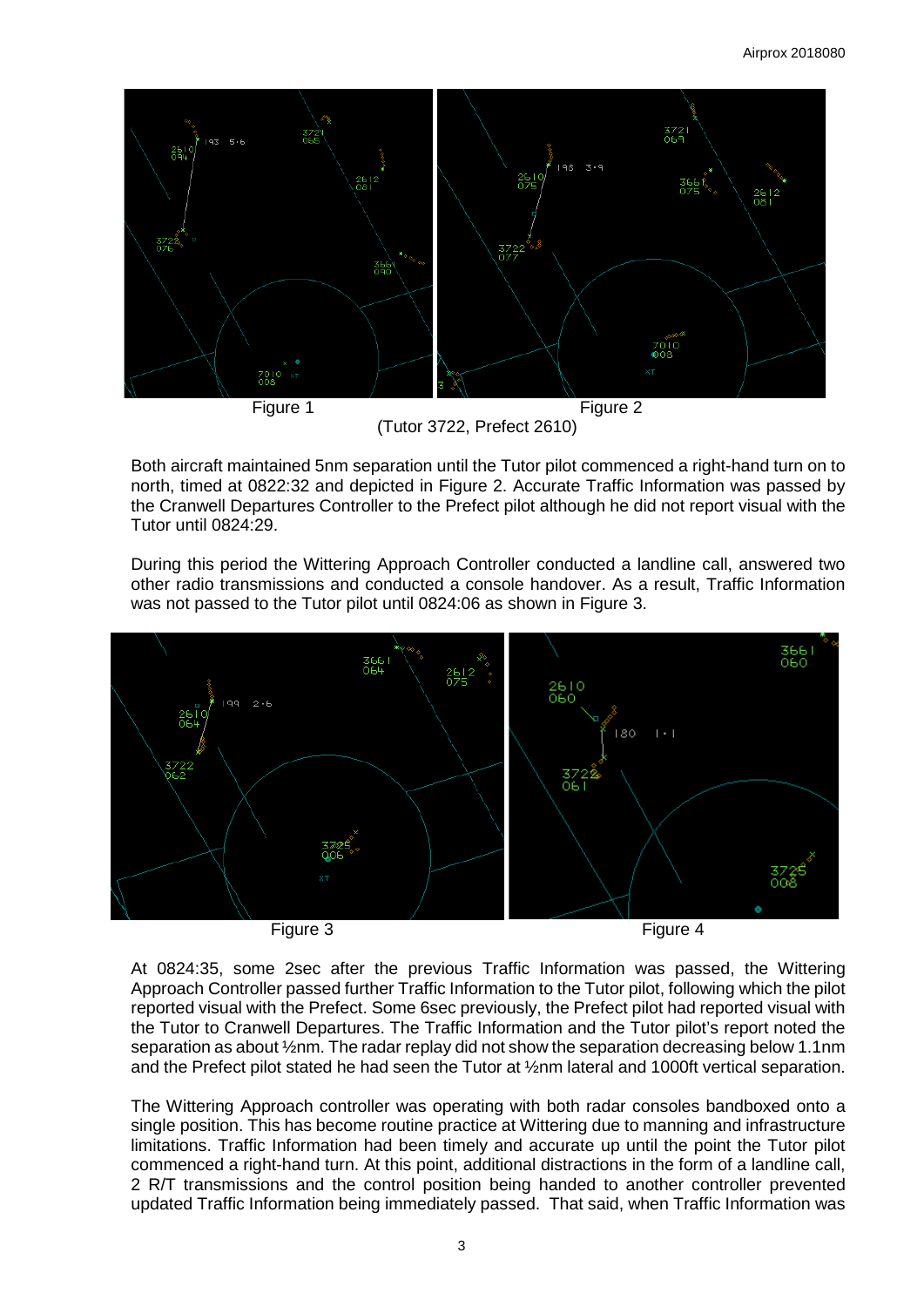passed, the aircraft were still some 2.6nm apart and any further immediate updates were not possible due to another aircraft calling on frequency. In this instance the controller discharged their duty iaw CAP774.

#### **UKAB Secretariat**

The Tutor and Prefect pilots shared an equal responsibility for collision avoidance and not to operate in such proximity to other aircraft as to create a collision hazard<sup>2</sup>.

### **Comments**

#### **HQ Air Command**

This incident led to a thorough investigation at the units concerned and included interviews with pilots, crews and operations staff.

Local procedures between 3 and 6 Flying Training Schools (FTS) have established a sectorisation of the airspace intended to improve the SA of all operators with respect to the number of aircraft operating in a given sector. However, this system is not accessible by all users and is updated at the moment the crew depart to their aircraft; thus, the most recent information on sector utilisation becomes available at a time that is too late for the crew to take into consideration. The investigation has recommended that this system be reviewed with a view to developing a more 'real-time' indication of sector population.

Both aircraft were in receipt of a Traffic Service from different radar units. Whilst both controllers issued Traffic Information to their respective aircraft in as timely a manner as could be expected, it is likely that the tactical deconfliction of these two tracks could have been more efficiently achieved had they both been talking to the same controller. However, the amount of traffic in that area is such that it is unlikely that a single controller would be able to provide a surveillance-based ATS to all pilots that might request one, cannot be handled by a single controller so it was inevitable that pilots from different units could be on different frequencies. The lack of prior knowledge of the location and intentions of the opposing aircraft led both pilots to conduct their individual exercises at their discretion which, unfortunately, rapidly brought the 2 aircraft into proximity.

A number of recommendations have been made by the Investigators to address identified weaknesses in the pre-flight procedures, the coordination of flying activity and controller allocation and the alignment of Orders and TAS SOPs between the 2 FTSs. Activity is already underway to address these recommendations.

Finally, it should be noted that there was no declaration of an Airprox on any of the in-use frequencies. This hindered the initial investigation and caused some difficulty in identifying the specific units and controllers involved. Military crews and controllers are reminded that, in accordance with MAA RA1410 paragraphs 26-28, an initial report of an Airprox is to be transmitted to ATC and reports are to be filed by all crews and controllers involved in the Airprox.

#### **Summary**

An Airprox was reported when a Tutor and a Prefect flew into proximity at 0825hrs on Friday 11<sup>th</sup> May 2018. Both pilots were operating under VFR in VMC, both in receipt of a Traffic Service, the Tutor pilot form Wittering Approach and the Prefect pilot from Cranwell Departures.

 $\overline{\phantom{a}}$ 

<sup>2</sup> SERA.3205 Proximity.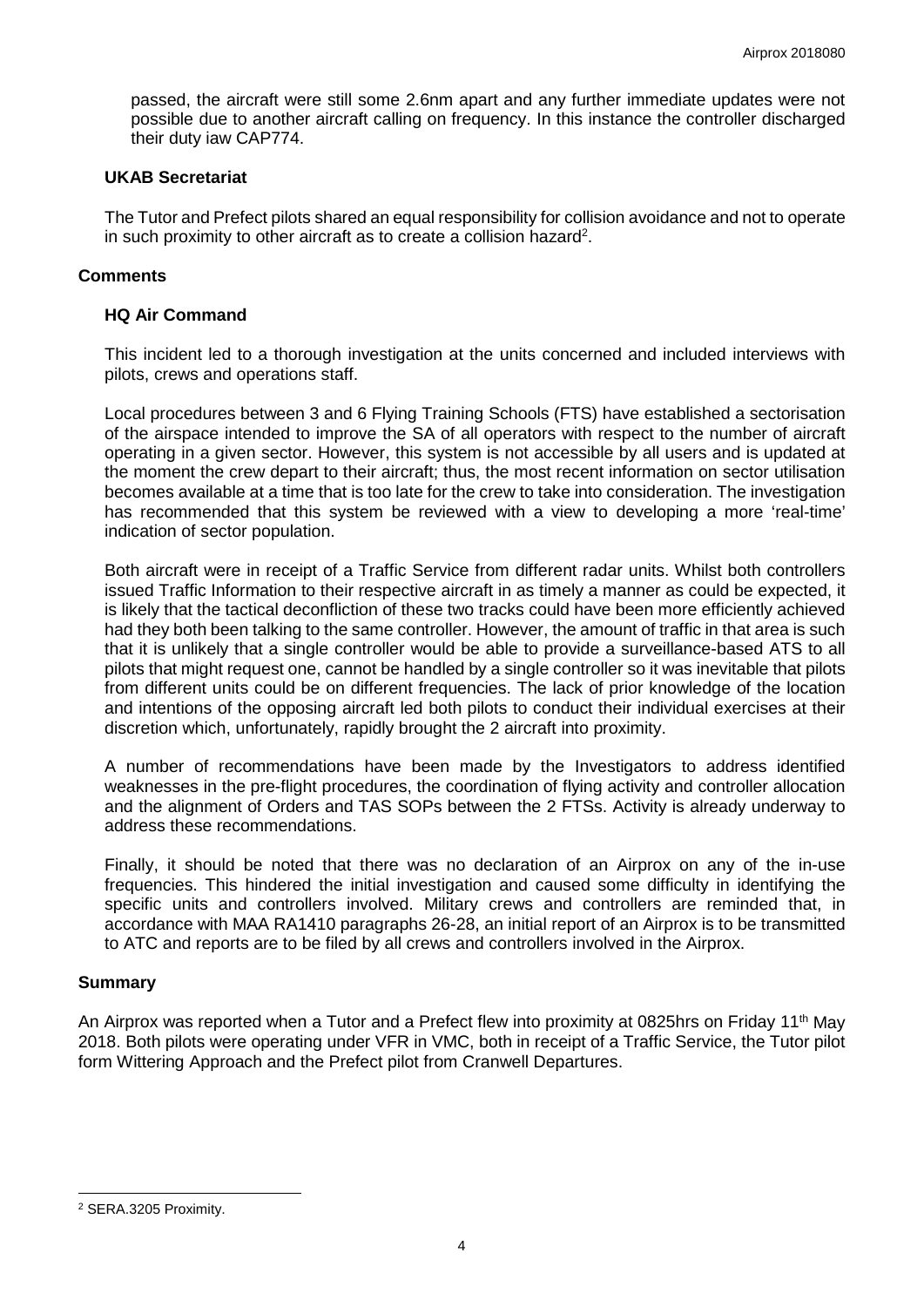## **PART B: SUMMARY OF THE BOARD'S DISCUSSIONS**

Information available consisted of reports from both pilots, radar photographs/video recordings, reports from the air traffic controllers involved and reports from the appropriate ATC and operating authorities.

The Board initially discussed the local provision of airspace sectorisation and the role that had in the Airprox. The HQ Air Command member briefed Board members that the system was designed as an aid to aircrew to improve situational awareness of the number and location of military training aircraft. The system was not designed as a means to book an area for exclusive use, and the location of operation was still decided by the aircraft commander on the basis of factors such as suitable local weather conditions. In the course of the Safety Investigation it became apparent that the Tutor and Prefect squadrons' booking system software was not compatible and that, over time, it had been used as a data collection tool on sector usage rather than as the SA tool which it had been designed to be. Notwithstanding, members agreed that in this case, although better awareness of adjacent sector operations may have improved both pilots' SA, they were entitled to flow between sectors in the normal course of operations and so the same geometry could easily have developed. Although, there was no reason to think that a single ATC agency may have picked up the potential conflict at an earlier stage than the independent units had, some members felt that if the 2 pilots had been using the same frequency then they may have gained further situational awareness from each other's transmissions.

Turning to the pilots' actions, members discussed the likely mental model of the Tutor pilot and felt that his concern about the Prefect may have been accentuated due to the coincidence of having just recovered from a spin, received the 'urgent ATC call', and TAS alarm actuation. Members felt that these factors may have created a sense of urgency in the Tutor pilot's mind that had resulted in his perception of reduced separation and his subsequent, quite correct, filing of an Airprox. On subsequent analysis, it was apparent from the radar recording that separation had not reduced below 1nm but, even so, some members felt that a larger separation was desirable when conducting spinning exercises. Others were of the view that 1nm was a suitable margin, and their view prevailed in the subsequent debate wherein the majority opinion was that this incident was probably best described as the Tutor pilot being concerned by the proximity of the Prefect. Although the criteria for reporting had been met, in terms of risk the Board determined that normal procedures, safety standards and parameters had pertained.

The Board was also briefed by the RAF HQ Air Command member that a number of recommendations had been made by the Safety Investigation team, including a review of orders for the use and management of sectors, the introduction of a sector booking 'real-time' map for all users, introduction of an LoA between Cranwell and Wittering and an update to the relevant Flying Order Books. The sectorisation had been introduced as a result of previous Airprox in the area, and the Board were heartened to hear that a system was being brought into place. Recognising that work was underway to make the sector design fully operational, the Board initially discussed whether a recommendation should be made to hasten the work but, in the end, were content that the HQ Air Command representative was closely monitoring the effort and would report progress back to the Board.

The Board also agreed with the final comments from the HQ Air Command report regarding the declaration of Airprox on the frequency in use. Although in this instance sufficient information had been available, the lack of the Cranwell controller's perspective could have been critical; the act of declaring an Airprox on at least one of the frequencies in use would have prompted ATC and pilots to note the details at the time and save relevant records and information.

## **PART C: ASSESSMENT OF CAUSE AND RISK**

Cause: The Tutor pilot was concerned by the proximity of the Prefect.

Degree of Risk: E.